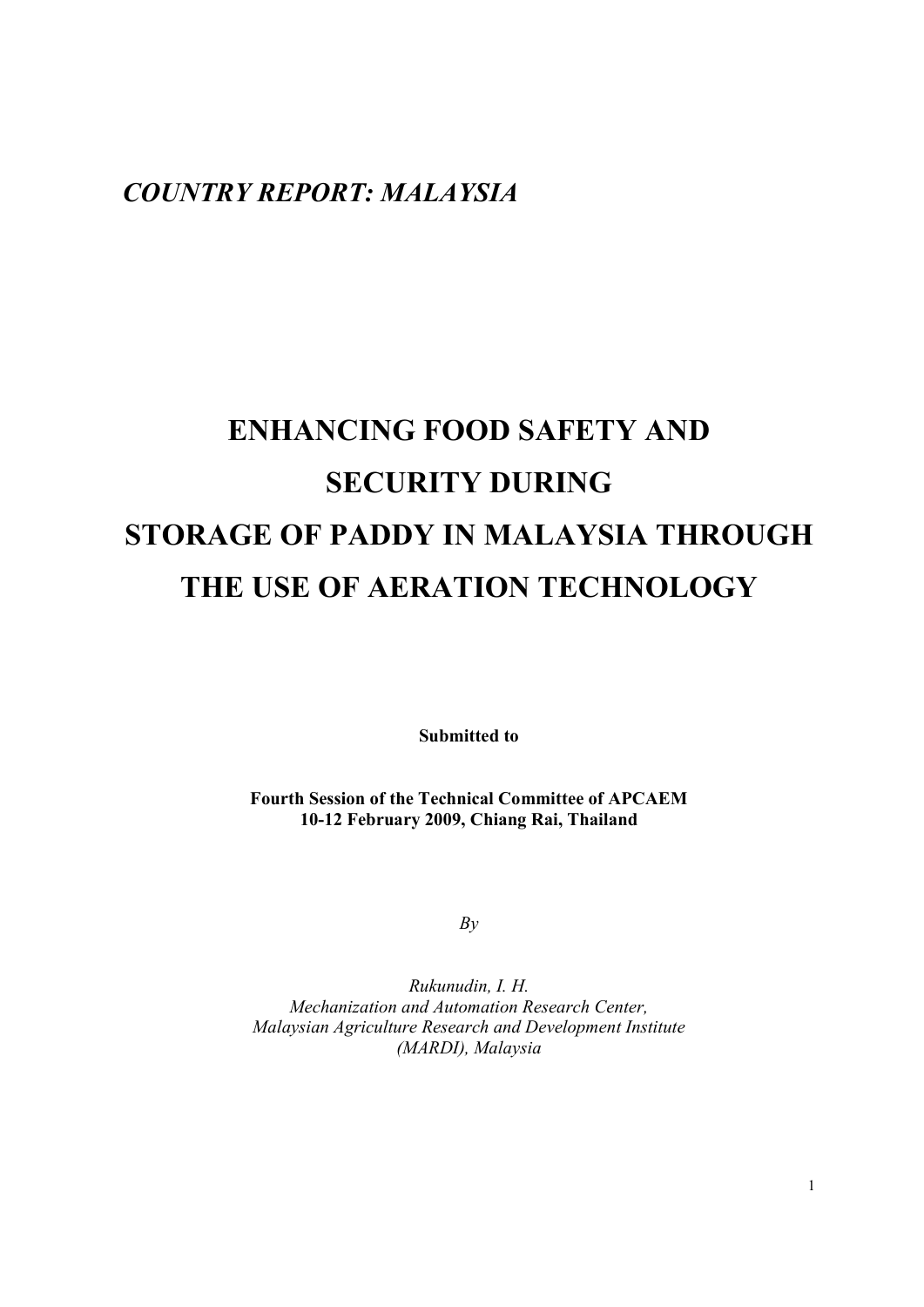# **Introduction**

Maintenance of good paddy quality during long term storage has become one of the major considerations in food security and safety planning and marketing in most developing countries. Failure to comply to good storage management practice can jeopardize food supply chain to the needy population. The lesson learned from the recent rice shortage coupled with souring world as well as domestic prices and rising cost of paddy production have made us wiser on how to handle our sacred commodity.

In Malaysian paddy industry, the drastic changes in policy and market forces, especially during the 90's, have help to expedite the adoption of bulk handling of grain from field to mill complex. The enormous volume, handling and storage cost of paddy can be reduced with the adoption of larger and modern storage systems. Among the modern systems used by the commercial operators in Malaysia for long term storage of dried grain (at 13-14 per cent moisture content – moisture content is always expressed as a wet basis unless otherwise stated) are the vertical concrete and metal tower silos and horizontal bin storage systems.

However, in a hot and humid climate as in the tropics, maintaining good quality of dried paddy during long term storage, particularly in the concrete silos, is a management nightmare. If it is not properly managed, even for a short period of storage, conditions will give rise to undesirable moisture migration and accumulations and hot spots in specific areas within the grain mass followed by mould growth and insect infestation. The inter-granular grain temperature can sometimes rise to as high as  $55^{\circ}$ C. The outcomes are the loss in paddy quality as a result of grain discoloration and odor and/or total losses as the grain becomes unfit for human consumption. The end result could be catastrophic particularly during periods of food shortage.

The vertical concrete tower silos, each of 750 ton capacity, contributed about 40 per cent of the total government bulk storage capability. Figure 1 shows the typical commercial concrete tower silos of the LPN mill complex without roof. Any improvement in the system would not only improve storage capacity and capability to commercial operators but also contribute to safe guarding national food security and safety.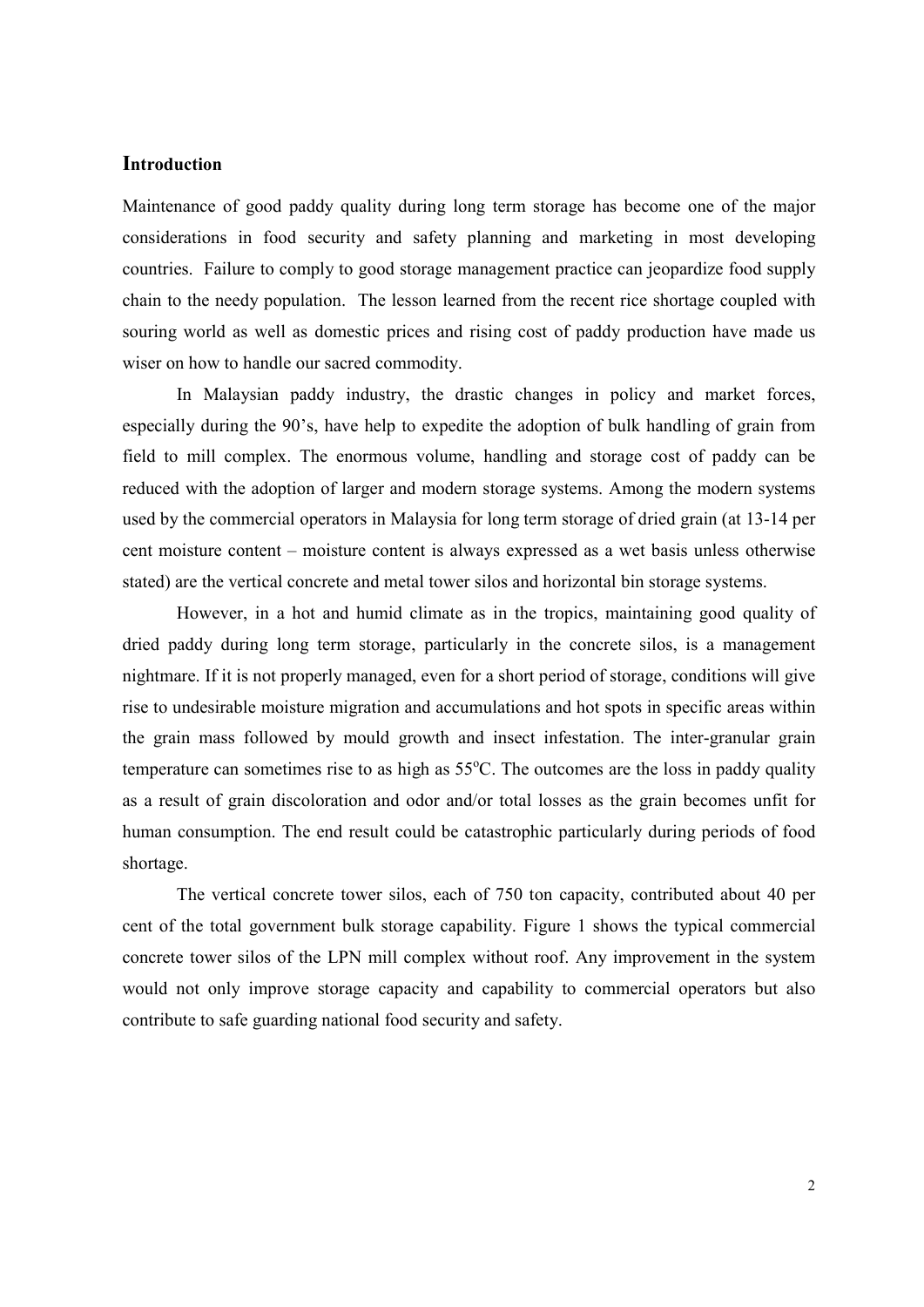#### **Silo Storage Practice in Malaysia**

At the time grain or paddy reaches physiological maturity, it is considered to be at its prime state in every aspect of its quality. As paddy moved along the post harvest value chain, including storage, it then begins to deteriorate with time, slow at low moisture contents and temperatures but very rapid when they are high.

It is a common practice in commercial practice to store paddy at 14 per cent for periods of at least 6 months or longer to enable milling processes to be carried all year round to ensure adequate supply of rice to the consumers. It is therefore critical to store dried paddy in an environment conducive to the lowest reasonable rate of deterioration.

Safe storage of paddy can take two view points depending on the intended use, as seed, germination and seed viability are paramount. For processing to milled rice for the consumers, rice kernel color, odor and breakages are of prime importance to be minimized to maintain high market grade.

A common practice in Malaysia is to fill the silo structure to about one third or half of its capacity to reduce storage risk and storage period is usually limited to a shorter period; generally about 2 months. During this period, any increase in temperature, in excess of a threshold value, will require grain turning to be carried out. Grain turning is the process of transferring or moving stored grain out from one silo to another silo to break up the hot spots as it comes in contact with the fresh air outside.

 Grain turning has its disadvantages; including that it is time consuming and the process affects other operations within the mill. Grain turning is always considered as not a costeffective operation. A normal grain turning process consumed a total operation time of between 40 to 60 hr, and cost about RM25.50/t. Aeration, a process of bringing fresh and cooler ambient air from outside into the storage structure to be in contact with the warmer stored grain, is considered to be an alternative technique to the cumbersome grain turning to maintain grain quality. As air is moved in between the granular spaces, it breaks up the hot spots, equalizes the temperature and at the same time cooling them. Aeration system may also be used to distribute fumigants through stored rice for insect control during storage.

 The earlier concrete silo structures in Malaysia were constructed without any aeration facilities. A research and development was formulated to determine the viability of an aeration technology for paddy stored in concrete tower silo under the prevailing tropical environmental conditions and how it affects the stored quality.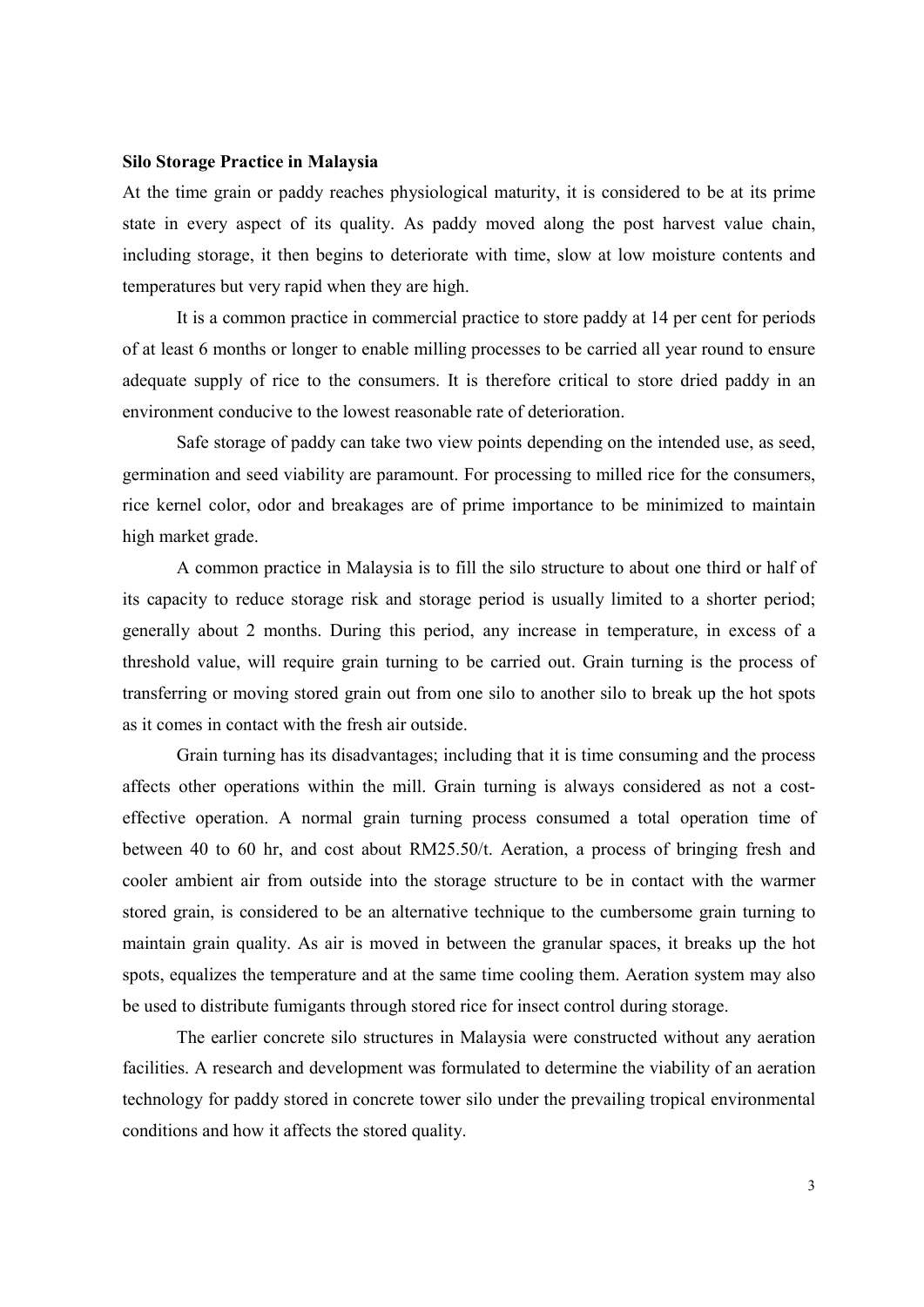

Figure 1. Typical concrete tower silo storage systems with and without out roof

# **Aeration Design Approach**

# i. Biological perspective of stored grain

 Deterioration of most biological material, even in its dry state, is usually associated with the decomposition of carbohydrates as a result of respiration. The selective respiratory utilization of carbohydrates in grain is assumed to be similar to the oxidative combustion of typical carbohydrates such as hexose sugars (Ramstad and Geddes, 1946). They found that during this biological phase of respiratory behavior of grain, the increased rate of respiration, a symptom of deterioration, was accompanied by a decrease in both reducing and non-reducing sugars. There was however, no change in the fat content during this phase.

 The decomposition process results in the loss of dry matter; usually modeled as a breakdown of simple sugars to carbon dioxide, water and heat.

Temperature and moisture content are two physical variables which have been given considerable emphasis in the study of deterioration of grain in storage. The higher the temperature and moisture, the higher is the rate of decomposition and thus the faster is the rate of quality deterioration. With hot humid tropics, there is a very high chance of stored paddy reacting with the ecosystem triggering worst case scenario; total grain loss!

ii. Aeration system design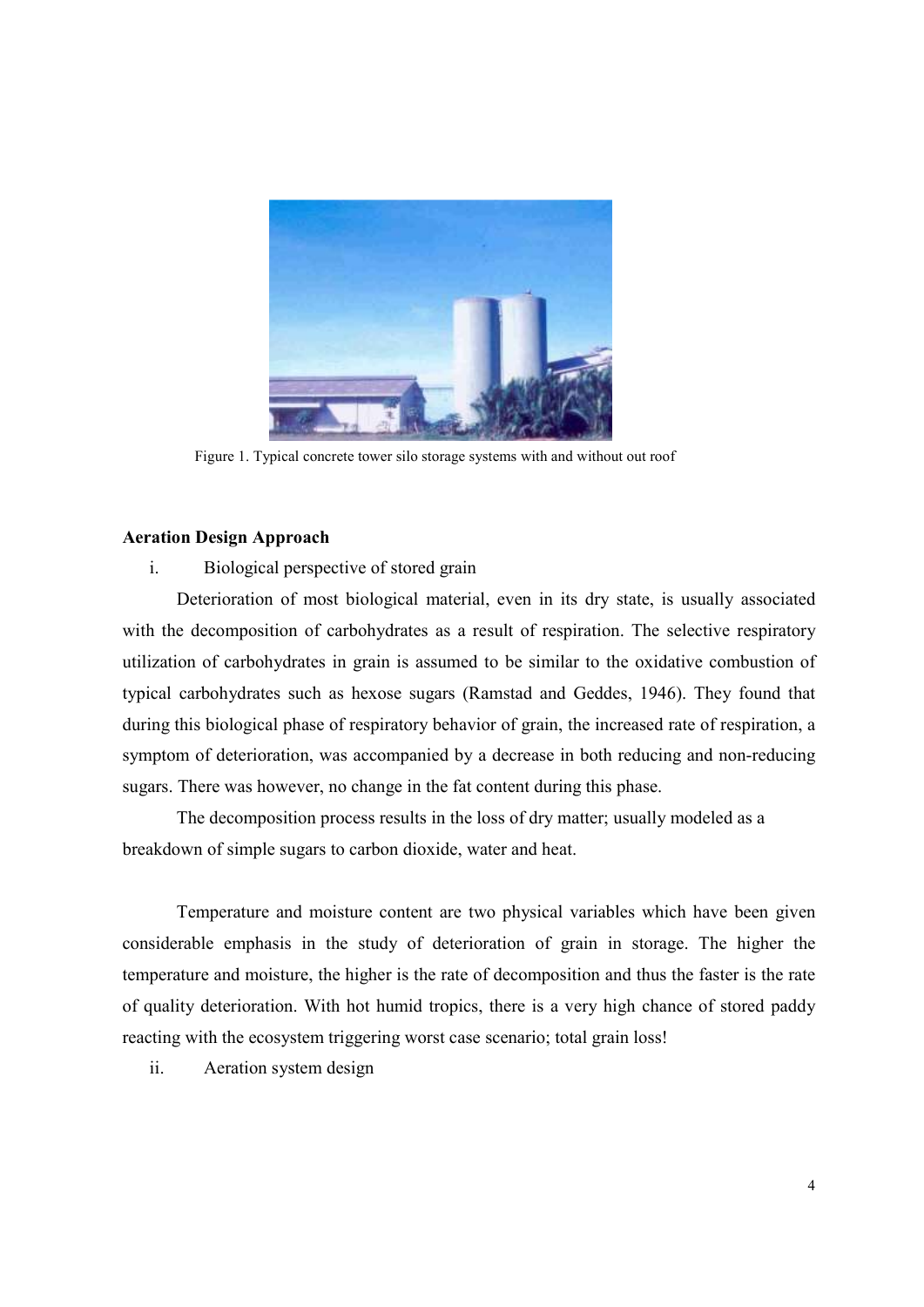An aeration system consists of a fan, air supply ducts, aeration ducts (perforated floors) and a fan controller ranging from a simple on-off switch operated manually to a state-of-the-art system. The first step in designing an aeration system is to select a suitable rate of airflow:

#### *a. Airflow rate*

Aeration, according to Holman (1960) refers to a process of moving air through stored grain mass at low airflow rate, for propose other than drying. For drying, higher airflow rates of between 0.36 to 1.2 m<sup>3</sup>/min/tons or higher is usually used. Steward and Britton (1973) specify a range of airflow rates that can be selected for any condition while Maier (2000) recommended specific airflow rates for different surrounding air conditions.

 The selection of a suitable airflow rate however, partly depends on the condition of the paddy, surrounding air temperatures and relative humidity. For aerating slightly undried paddy, a higher airflow rate is required. Aeration generally results in slight additional drying which reduces susceptibility to mold and insect growth.

#### *b. Velocity consideration in the aeration ducts*

The device through which air is introduced and distributed into or exhausted from a paddy bin is usually consisted of a round or half-round perforated duct or floor. In the case of aeration system in vertical silo, half-round perforated duct was preferred. Caution needs to be taken so that ducts do not distribute the air evenly through the grain, with the location and spacing of the ducts being critical to ensure uniform or even distribution of aerated air. Two different areas of perforated duct namely the cross-sectional area and the surface area, are important for aeration system design as they require different velocity selection.

 Schroeder and Caderwood (1972) established the velocities of air through the crosssectional area and the surface area for vertical bin and flat bin. Teter (1979), however recommended that for a specified depth, a certain range of air velocity is to be used. As for instance, for a grain depth of less than 5 meters, the velocity through the cross-sectional area should be between 300 to 600 m/min while for grain depth of more than 5 m, the velocity should be between 400 to 900 m/min.

For velocity through the surface area, Teter (1979) also recommended a value of equal or less than 12 m/min, but for shallow bins the preferred velocity should be less than 9 m/min.

 *c. Fan*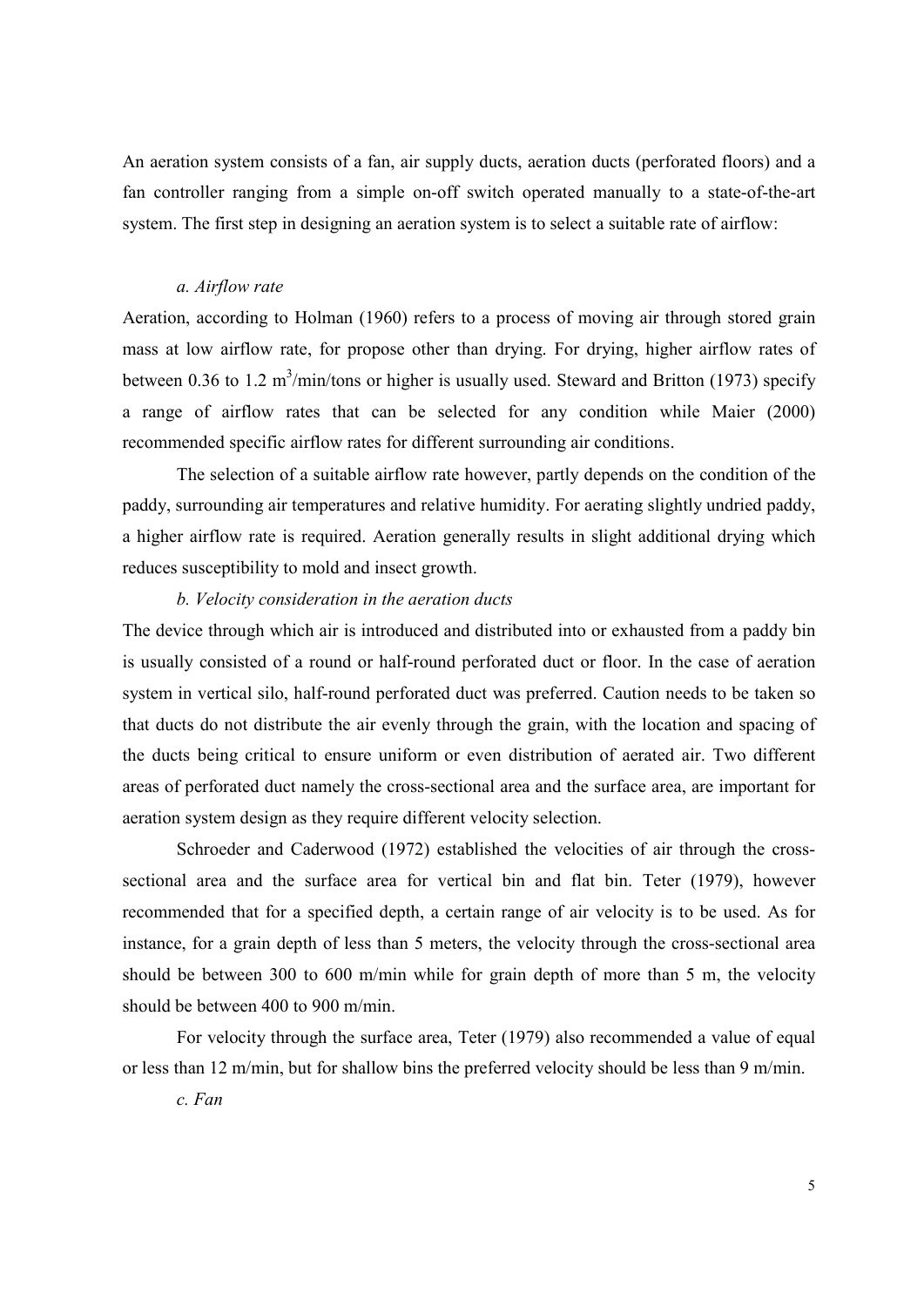Fans, either axial-flow of centrifugal fans, could be used to force air through the system. For work against a high static pressure, a centrifugal fan is normally used as it is more powerful. Power requirement rises rapidly as air flow rates increase and as the depths of the stored grain increase. Some degree of packing occurs as a bin is filled, which increase the pressure drop for any given depth. Shed (1953) tabulated the pressure drops for some grains and seeds, but for typical Malaysian paddy conditions, Maitre Thanswang's (1977) pressure drop for rough rice can be used as it gives a higher value than Shed's. To ensure adequate aeration, therefore, certain requirement of airflow, duct size and arrangement and fan operation must be met.

#### **Field Evaluation of the Aeration System in Concrete Silo Storage Structure**

Based on the above recommendations, three airflow rates were selected for comparison in Malaysian conditions to ensure the best airflow rate is chosen for the silo structure; namely 0.3, 0.1 and 0.03 m<sup>3</sup>/min/tonne for High (HFR), Medium (MFR) and Low (LFR) respectively. The required duct and fan sizes were determined for the three airflow rates (Table 1).

| No: | <b>Size</b>                                | <b>LFR</b> | <b>MFR</b>     | <b>HFR</b>                        |
|-----|--------------------------------------------|------------|----------------|-----------------------------------|
|     | Duct Diameter, d (m)                       | 0.28       | 0.4            | 0.97                              |
|     | Length of the duct, $L(m)$                 | 5.0        | $5.0 \times 2$ | 15 m, along the vertical side (2) |
|     | Fan power, (HP)                            | 0.5        | 10.0           | $10 \times 2$                     |
|     | Volumetric<br>Flow<br>Rate,<br>$(m^3/min)$ | 22.5       | 75.0           | 225.0                             |

Table 1. Summary of the LFR, MFR and HFR specifications

Three silos were used to evaluate of the relative performance of the three rates of aeration in the first R&D phase. A fourth silo was used as a control. Fresh, clean and dry good quality long grain paddy was used on the trial. As a precautionary measure, silo with LFR was only half full while the MFR and HFR were filled to the full capacity. Paddy samples were taken twice during the duration of the trial; at the beginning and end of the storage for analysis on the moisture content, bulk density, milling yield, germination and microbiological load. Grain, ambient and aeration inlet and exhaust air temperatures were recorded three times a day. Grain turning was carried out if any of the grain temperature sensor point recorded a temperature of 35<sup>o</sup>C or above for 4 consecutive days.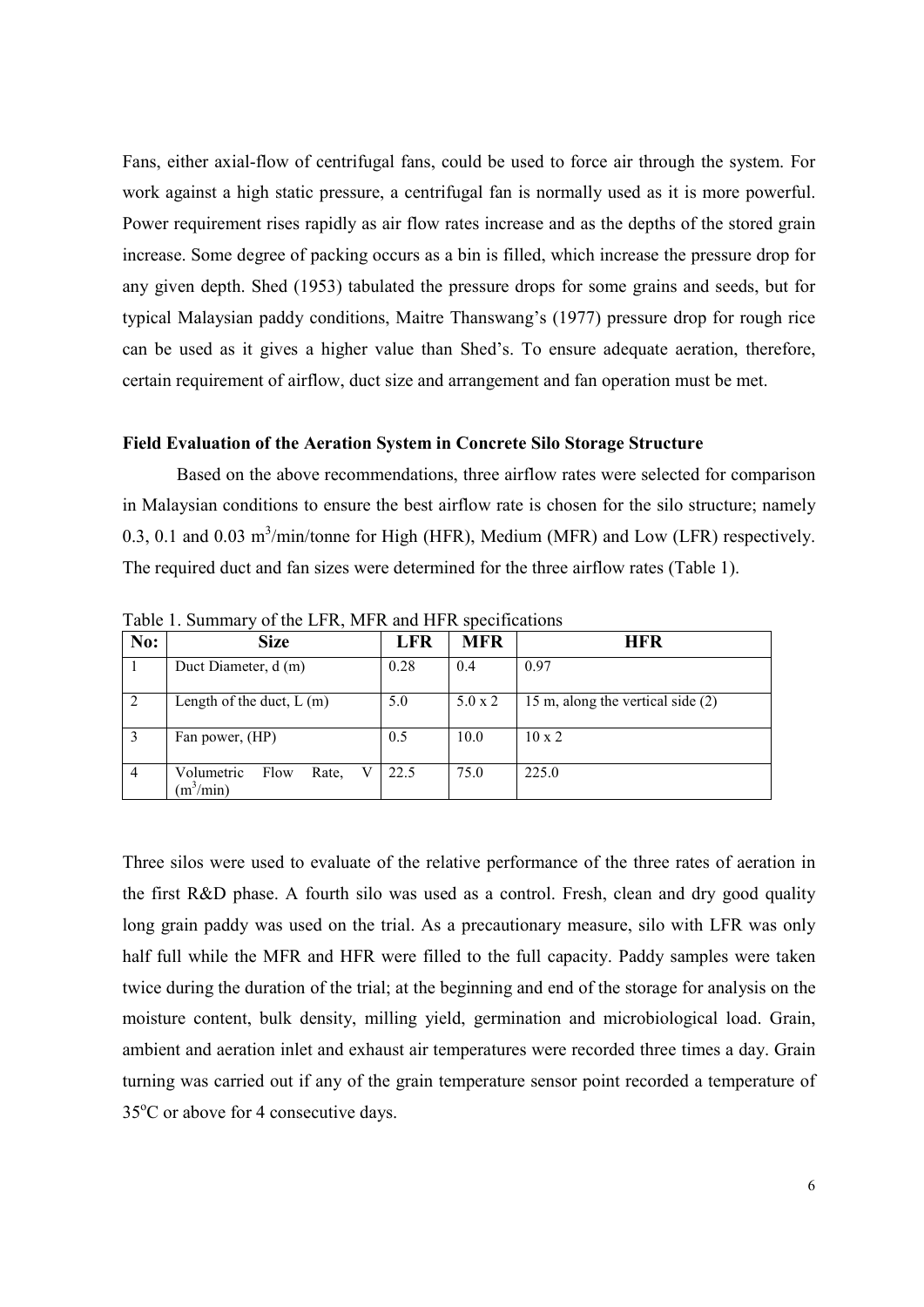There was no appreciable change in milling before and after storage in all treatment when comparisons were made using sample milled using laboratory mill, but commercial milling yielded rice of different grades. Higher quality grades can be achieved in the HFR and MFR as compared to the LFR and control; indication that higher airflow rates produced better graded rice (Table 2). LFR showed poor maintenance of rice quality; producing 6.3 per cent sample grade and 8.8 per cent rice of lower grade  $(A<sub>4</sub>)$  even at half full. Overall, MFR showed a superior grades combination. However, there were differences in the level of discolored grain; LFR (4.2 per cent) higher than MFR (1.7 per cent) and higher than HFR (1.55 per cent). The per cent of discolored kernel was about 2.9 per cent in the control.

|                | <b>Treatment</b> | <b>Rice Grades</b>       |                |                          |                          |               |
|----------------|------------------|--------------------------|----------------|--------------------------|--------------------------|---------------|
|                |                  | $A_1$                    | A <sub>2</sub> | $A_3$                    | $A_4$                    | <b>SAMPLE</b> |
|                | <b>HFR</b>       | 6.4                      | 41.7           | 4.8                      | $\overline{\phantom{0}}$ | ٠             |
| $\overline{2}$ | <b>MFR</b>       | 2.2                      | 46.7           | 2.5                      |                          |               |
| 3              | <b>LFR</b>       | 0.5                      | 36.7           | 6.5                      | 8.8                      | 6.3           |
| $\overline{4}$ | Control          | $\overline{\phantom{0}}$ | 66.98          | $\overline{\phantom{0}}$ | $\overline{\phantom{0}}$ | -             |

Table 2. Rice grades based on commercial milling process (per cent)

Note:  $A_1$  is the highest grade fetching premium price. Sample grade is the lowest grade

The MFR was selected in the second phase for further verification where minor modification was introduced in the duct configuration for uniform air distribution (Figure 2). The study was carried out using two silos at a different rice milling complex for a 6-month storage period (Mohd Nour/Jantan et al., 1993). The results (Table 3 and 4) indicated that the use of an aeration rate of about  $0.1 \text{ m}^3/\text{min}/\text{ton}$ ne can sustain stored grain quality during long term storage of paddy in concrete silo in Malaysia.

Table 3. Changes in paddy quality during aerated storage

| SILO A                |                     | <b>SILO B</b>         |                     |  |
|-----------------------|---------------------|-----------------------|---------------------|--|
| <b>Before storage</b> | After storage       | <b>Before storage</b> | After storage       |  |
| $(0$ month)           | $(6 \text{ month})$ | $(0$ month)           | $(6 \text{ month})$ |  |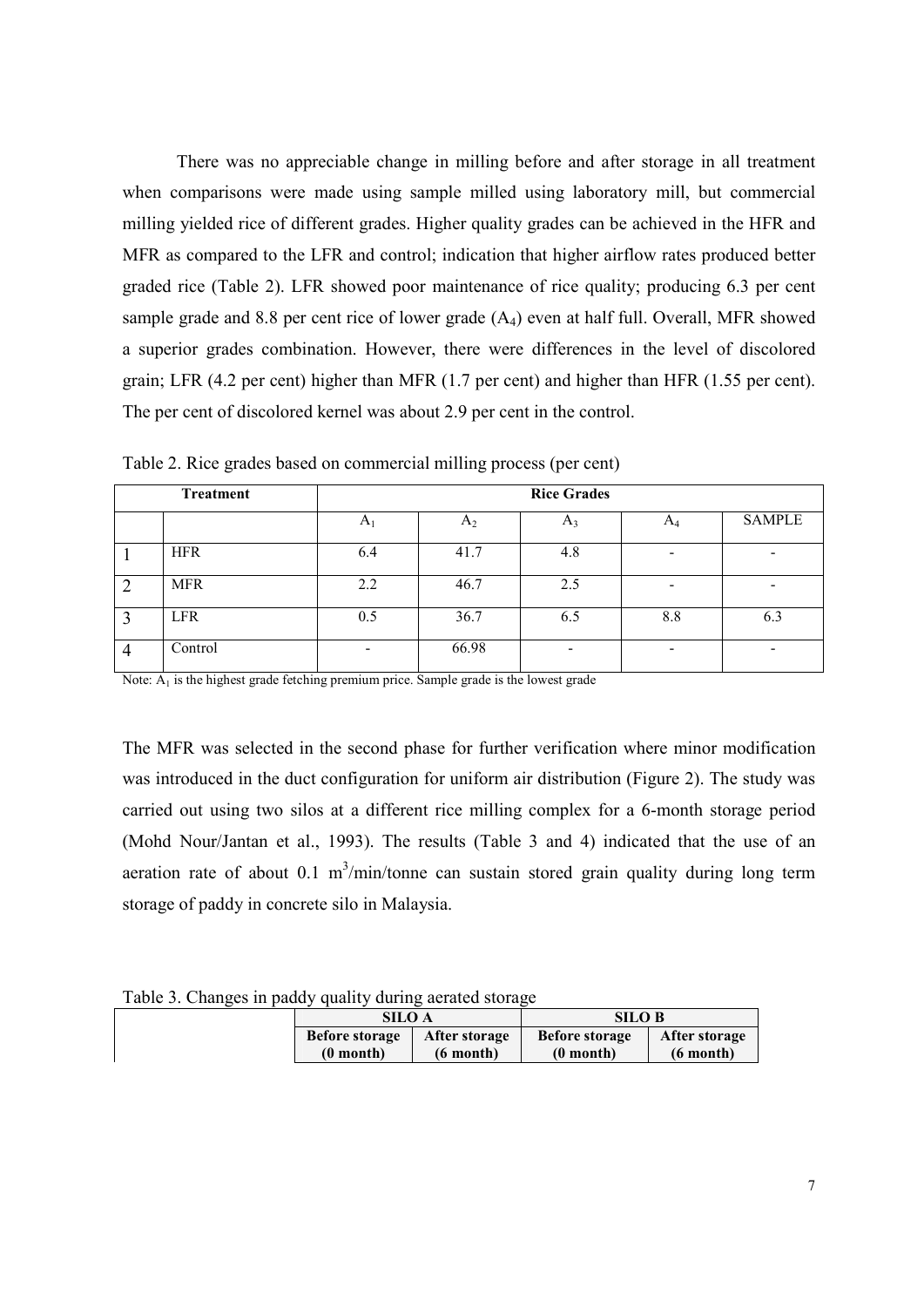| Yellow $(\%)$          | 2.9   | 2.5  | 1.9  | 1.4  |
|------------------------|-------|------|------|------|
| Insects damaged $(\%)$ | 1.80  | 2.33 | 1.83 | 1.37 |
| Moisture $(\% )$       | l 1.3 | 10.5 |      | 10.8 |

|  |  | Table 4. Effect of aerated storage on milling quality |  |  |  |
|--|--|-------------------------------------------------------|--|--|--|
|--|--|-------------------------------------------------------|--|--|--|

|                          | <b>SILO A</b> |         | <b>SILO B</b> |         |  |
|--------------------------|---------------|---------|---------------|---------|--|
|                          | 0 month       | 6 month | 0 month       | 6 month |  |
| Head rice $(\%)$         | 86.0          | 86.7    | 83.5          | 78.0    |  |
| Broken $(\% )$           | 14.0          | 13.3    | 16.5          | 22.0    |  |
| Milling recovery $(\% )$ | 70.2          | 71.5    | 69.9          | 67.3    |  |
| Husk $(\%)$              | 19.7          | 18.8    | 18.6          | 18.7    |  |
| Bran $(\% )$             | 9.6           | 10.3    | 10.8          | 13.6    |  |

# **Conclusion**

Large-scale storage is an essential component in both food safety and security systems. It can also enhance grain marketing chains. However, maintenance of stored grain quality under large-scale storage system can pose big risk unless measures are taken to address deteriorative changes during storage. The use of aeration is an effective and cheap technique for maintaining grain quality during large-scale and long-term bulk storage of paddy. However, it was not found to be effective against insect growth. Insect control is therefore needed to be integrated in any aeration practices particularly in the tropics. However, the insect activity was not found to be detrimental to the final quality in the first six (6) months of storage period.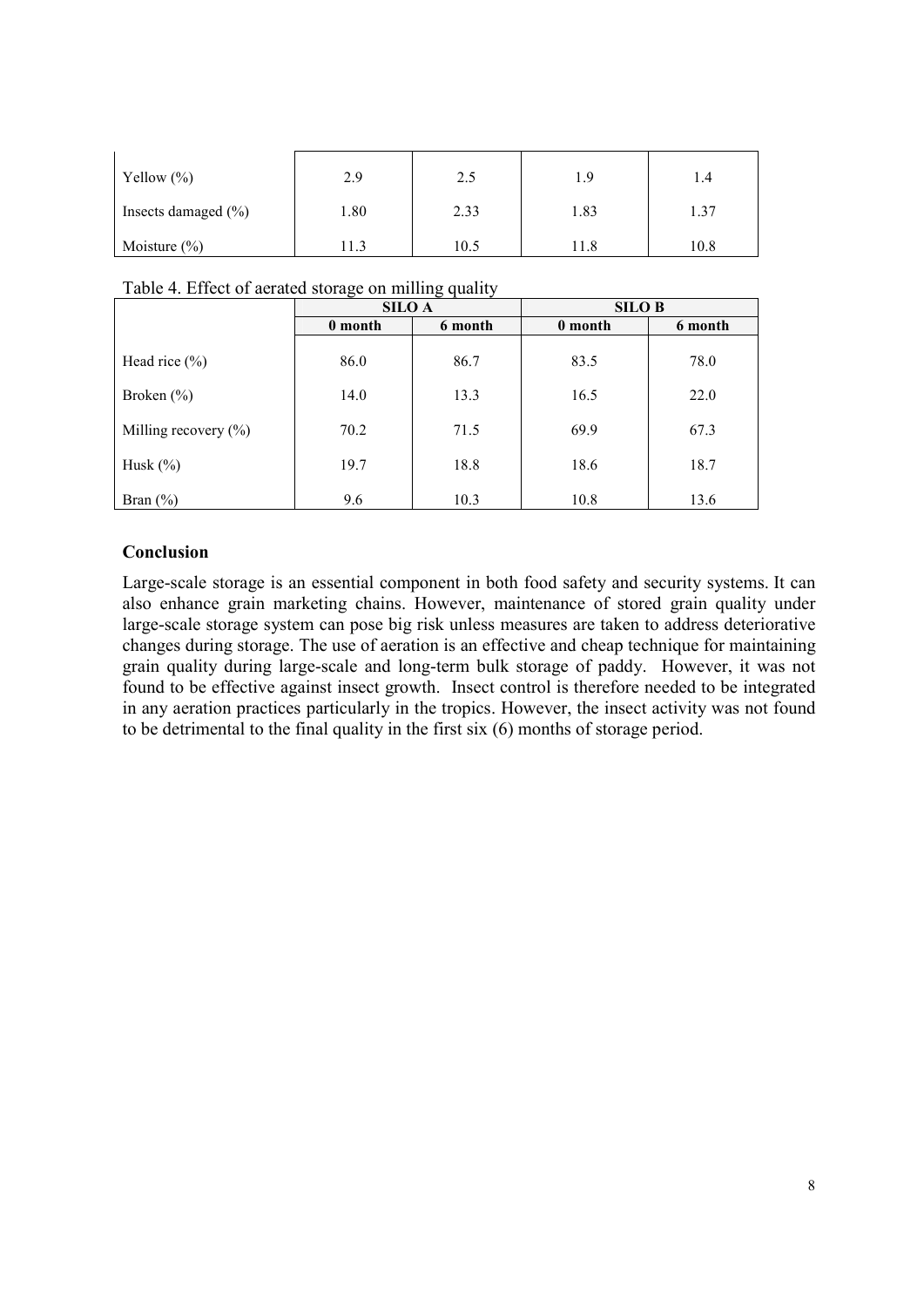

Figure 2. Aeration ducts configuration for the modified MFR  $(0.1 \text{ m}^3/\text{min/t})$